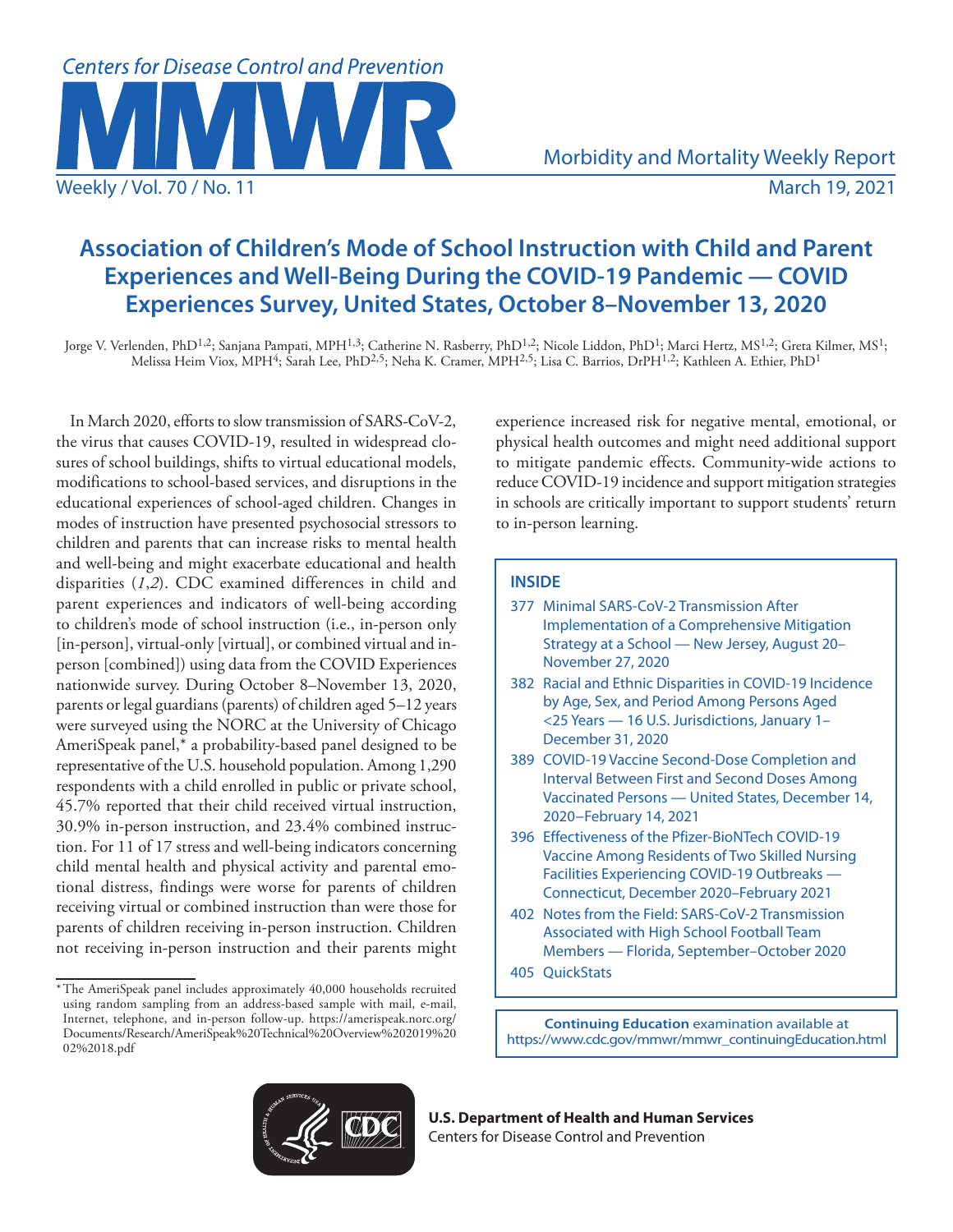The COVID Experiences nationwide survey was administered online or via telephone during October 8–November 13, 2020 to parents of children aged 5–12 years (1,561) using NORC's AmeriSpeak panel (*3*).† A sample of adults in the AmeriSpeak panel identified as potential respondents was selected using sampling strata based on age, race/ethnicity, education, and sex of the adult. Parents with multiple children were asked to report on their child aged 5–12 years with the most recent birthday. Analyses were limited to parents of children attending a public or private school during the 2020–21 school year.  $\delta$  On the basis of parent responses about the mode of school instruction,<sup>5</sup> three unweighted categories were constructed: in-person (434), virtual (530), and combined (326). Parents who did not select one of the prespecified modes of instruction categories or did not report their child attended a public or private school (271) were excluded from analyses. The final sample included 1,290 parents of children, 1,169 (92.9%) of whom were enrolled in public school and 121 (7.1%) enrolled in private school. Parents reported on children's experiences and well-being, including changes since the pandemic began in physical activity and time spent outside; physical, mental, and emotional health status before and during the pandemic; and measures of current anxiety and depression.\*\* In addition, parents reported on their own well-being and experiences, including job stability, child care challenges, and emotional distress. Unweighted frequencies or weighted prevalence estimates and 95% confidence intervals of demographic characteristics, experiences, and well-being indicators by school instruction mode were calculated. Chi-square tests identified differences by demographic characteristics. Controlling for child's age and parent's race/ethnicity, sex, and

The *MMWR* series of publications is published by the Center for Surveillance, Epidemiology, and Laboratory Services, Centers for Disease Control and Prevention (CDC), U.S. Department of Health and Human Services, Atlanta, GA 30329-4027.

**Suggested citation:** [Author names; first three, then et al., if more than six.] [Report title]. MMWR Morb Mortal Wkly Rep 2021;70:[inclusive page numbers].

**Centers for Disease Control and Prevention** Rochelle P. Walensky, MD, MPH, *Director* Anne Schuchat, MD, *Principal Deputy Director* Daniel B. Jernigan, MD, MPH, *Acting Deputy Director for Public Health Science and Surveillance* Rebecca Bunnell, PhD, MEd, *Director, Office of Science* Jennifer Layden, MD, PhD, *Deputy Director, Office of Science* Michael F. Iademarco, MD, MPH, *Director, Center for Surveillance, Epidemiology, and Laboratory Services* 

#### *MMWR* **Editorial and Production Staff (Weekly)**

Charlotte K. Kent, PhD, MPH, *Editor in Chief*  Jacqueline Gindler, MD, *Editor* Brian A. King, PhD, MPH, *Guest Science Editor* Paul Z. Siegel, MD, MPH, *Associate Editor* Mary Dott, MD, MPH, *Online Editor* Terisa F. Rutledge, *Managing Editor*  Teresa M. Hood, MS, *Acting Lead Technical Writer-Editor* Glenn Damon, Soumya Dunworth, PhD, Catherine B. Lansdowne, MS, Srila Sen, MA, Stacy Simon, MA, Jeffrey D. Sokolow, MA, *Technical Writer-Editors*

> Matthew L. Boulton, MD, MPH Carolyn Brooks, ScD, MA Jay C. Butler, MD Virginia A. Caine, MD Jonathan E. Fielding, MD, MPH, MBA David W. Fleming, MD

Martha F. Boyd, *Lead Visual Information Specialist* Alexander J. Gottardy, Maureen A. Leahy, Julia C. Martinroe, Stephen R. Spriggs, Tong Yang, *Visual Information Specialists* Quang M. Doan, MBA, Phyllis H. King, Terraye M. Starr, Moua Yang, *Information Technology Specialists*

## *MMWR* **Editorial Board**

Timothy F. Jones, MD, *Chairman* William E. Halperin, MD, DrPH, MPH Christopher M. Jones, PharmD, DrPH, MPH Jewel Mullen, MD, MPH, MPA Jeff Niederdeppe, PhD Celeste Philip, MD, MPH Patricia Quinlisk, MD, MPH

Ian Branam, MA, *Acting Lead Health Communication Specialist* Shelton Bartley, MPH, Lowery Johnson, Amanda Ray, Jacqueline N. Sanchez, MS, *Health Communication Specialists* Will Yang, MA, *Visual Information Specialist*

Patrick L. Remington, MD, MPH Carlos Roig, MS, MA William Schaffner, MD Nathaniel Smith, MD, MPH Morgan Bobb Swanson, BS

<sup>†</sup>Among persons sampled, 32.9% completed a screener to determine eligibility; among those eligible, the survey completion rate was 97.4%. AmeriSpeak panel members receive modest incentives in the form of "AmeriPoints" for participation in surveys.

<sup>§</sup>Question asked was "Is [the child] enrolled in any of the following for the 2020/21 school year?" Possible responses were "public school," "private school," "homeschool," or "is not enrolled in any school." Only respondents selecting public or private school were included.

<sup>¶</sup>Among those who responded that their child attended a public or private school in the 2020–21 school year, mode of instruction categories were based on response to the question "During the current school year (2020/21), how has [the child] attended school? Select all that apply." Possible responses were "inperson full time," "virtual/online full-time," "in-person part-time and virtual part-time (meaning in school several days a week or several weeks each month, and virtual learning the other days/weeks)," or "other, please specify." Three mutually exclusive categories were based on the selection of 1) only in-person full time; 2) only virtual/online full-time; or 3) combination of in-person full time, virtual/online full-time, or in-person part-time and virtual part-time.

<sup>\*\*</sup> Patient Reported Outcomes Measurement Information System [\(http://www.](http://www.healthmeasures.net/) [healthmeasures.net/](http://www.healthmeasures.net/)) parent proxy report scales short forms, depressive symptoms, anxiety symptoms, and psychological stress. Raw scores are converted to T-scores, with a mean of 50 and standard deviation (SD) of 10 referenced to a healthy cohort. High scores indicate more of the concept measured. The reported elevated symptoms of depression (moderately severe/ severe), anxiety (moderately severe/severe), and psychological stress (moderately high/very high) include those with T-scores ≥65, 1.5 SDs higher than the mean of the reference population. Automated scoring was provided through Northwestern University, HealthMeasures. [https://www.assessmentcenter.net/](https://www.assessmentcenter.net/ac_scoringservice) [ac\\_scoringservice](https://www.assessmentcenter.net/ac_scoringservice)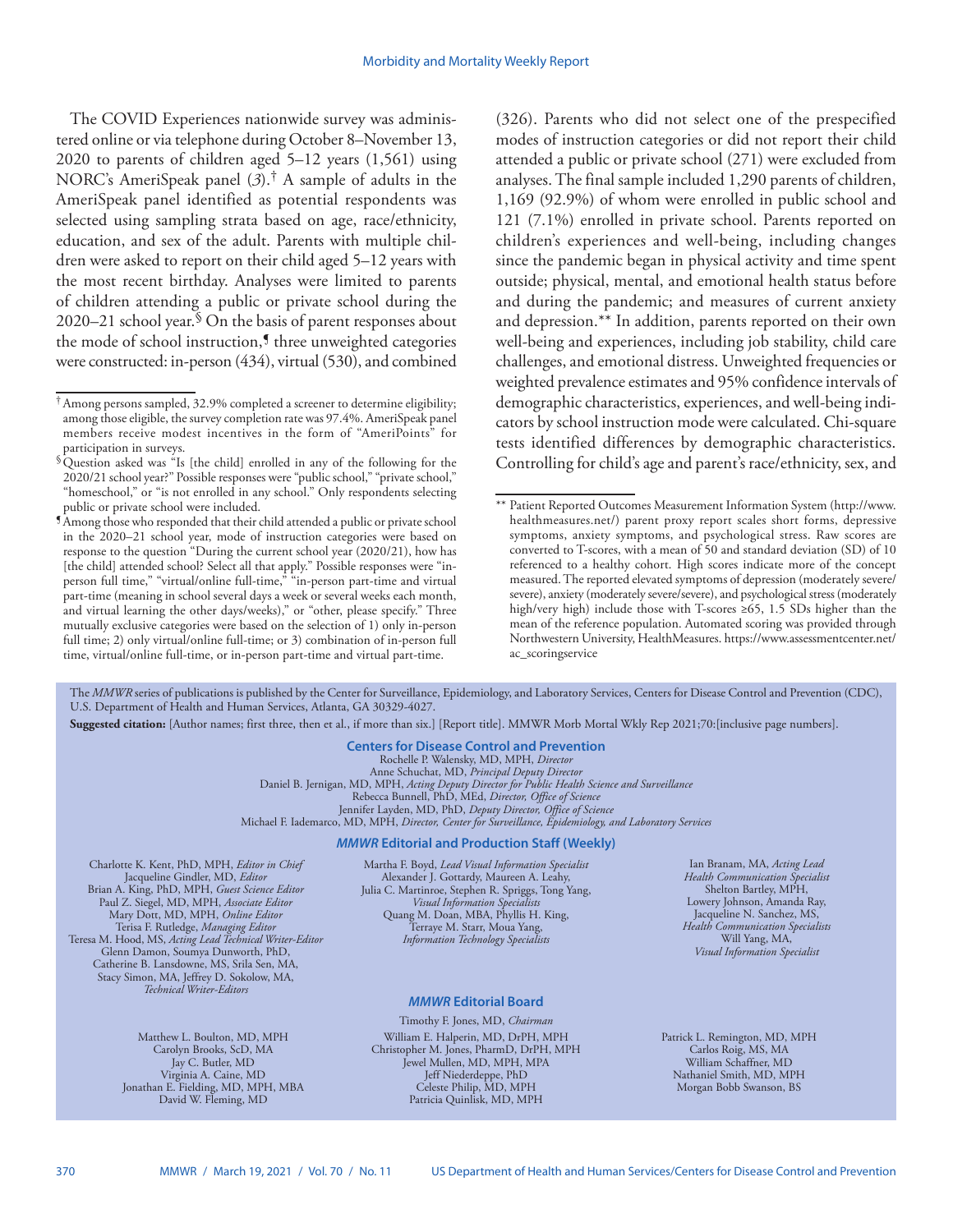household income, the study calculated adjusted prevalence ratios using predicted margins in logistic regression, comparing experiences and well-being indicators by mode of instruction. P-values <0.05 were considered statistically significant. The complex sample design was accounted for using SAS-callable SUDAAN (version 11.0; RTI International). This activity was reviewed by CDC and was conducted consistent with applicable federal law and CDC policy; the study was also reviewed and approved by the Institutional Review Board of NORC at the University of Chicago.††

Approximately one half of parents (45.7%) reported that their child received virtual instruction, 30.9% reported inperson instruction, and 23.4% reported combined instruction (Table 1). Parents of children enrolled in public school more commonly reported that their children received virtual instruction (47.6%) compared with parents of children enrolled in private school (20.3%). Virtual instruction was also more commonly reported by Hispanic parents (65.9%), non-Hispanic other/multiracial parents (64.0%), and non-Hispanic Black parents (54.9%) than by non-Hispanic White parents (31.9%).

Parents of children receiving virtual instruction were more likely than were parents of children receiving in-person instruction to report that their children experienced decreased physical activity (62.9% versus 30.3%), time spent outside (58.0% versus 27.4%), in-person time with friends (86.2% versus 69.5%), virtual time with friends (24.3% versus 12.6%), and worsened mental or emotional health (24.9% versus 15.9%) (Table 2). Parents of children receiving combined instruction were also more likely than were those of children receiving in-person instruction to report that their children experienced decreased physical activity (52.1% versus 30.3%), time spent outside (42.4% versus 27.4%), in-person time with friends (84.1% versus 69.5%), and worsened mental or emotional health (24.7% versus 15.9%). Parents of children receiving virtual instruction were more likely than were parents of children receiving combined instruction to report that their children experienced decreased physical activity (62.9% versus 52.1%) and time spent outside (58.0% versus 42.4%).

Parents of children receiving virtual instruction were also more likely than were parents of children receiving in-person instruction to report loss of work<sup>§§</sup> (42.7% versus 30.6%), job stability concerns (26.6% versus 15.2%), child care challenges (13.5% versus 6.8%), conflict between working and providing child care (14.6% versus 8.3%), emotional distress (54.0% versus 38.4%), and difficulty sleeping (21.6% versus 12.9%) (Table 3). Parents of children receiving combined instruction were more likely than were those of children receiving in-person instruction to report loss of work (40.1% versus 30.6%) and conflict between working and providing child care (14.2% versus 8.3%). Parents of children receiving virtual instruction were more likely than were parents of children receiving combined instruction to report experiencing emotional distress (54.0% versus 42.9%).

## **Discussion**

Findings from this survey of parents of children aged 5–12 years indicate that parents whose children received virtual or combined instruction were more likely to report higher prevalence of risk on 11 of 17 indicators of child and parental well-being than were parents whose children received in-person instruction. Among nine examined indicators of children's well-being, five differed significantly by the instruction mode that children received. These differences reflected higher prevalences of negative indicators of well-being for children receiving virtual or combined instruction than for children receiving in-person instruction. Parents of children receiving virtual or combined instruction more frequently reported that their child's mental or emotional health worsened during the pandemic and that their time spent outside, in-person with friends, and engaged in physical activity decreased. Regular physical activity is associated with children's improved cardiorespiratory fitness, increased muscle and bone strength, and reduced risk for depression, anxiety, and chronic health conditions (e.g., diabetes); therefore, these differences in physical activity are concerning (*4*,*5*). Likewise, isolation and limited physical and outside activity can adversely affect children's mental health (*6*).

Among the eight examined indicators of parental well-being, six differed significantly by mode of instruction received by the children. Parents of children receiving virtual instruction more frequently reported their own emotional distress, difficulty sleeping, loss of work, concern about job stability, child care challenges, and conflict between working and providing child care than did parents whose children were receiving in-person instruction. Parents of children receiving combined instruction also reported conflict between working and providing child care and loss of work more often than did parents of children receiving in-person instruction. Chronic stress can negatively affect physical and mental health of both children and parents, especially without social and economic supports, and could contribute to widening of educational and health disparities (*2*,*3*,*7*,*8*). In this study, Black, Hispanic, and non-Hispanic other or multiracial parents were more likely than White parents to report children receiving virtual instruction. Further

<sup>††</sup> 45 C.F.R. part 46; 21 C.F.R. part 56; 42 U.S.C. Sect. 241(d), 5 U.S.C. Sect. 552a, 44 U.S.C. Sect. 3501 et seq. 45 C.F.R. part 46; 21 C.F.R. part 56.

<sup>§§</sup> Question assessed whether the parent experienced or was experiencing any of the following as a result of the COVID-19 pandemic: loss of work, decreased hours or wages, furloughed, or laid off.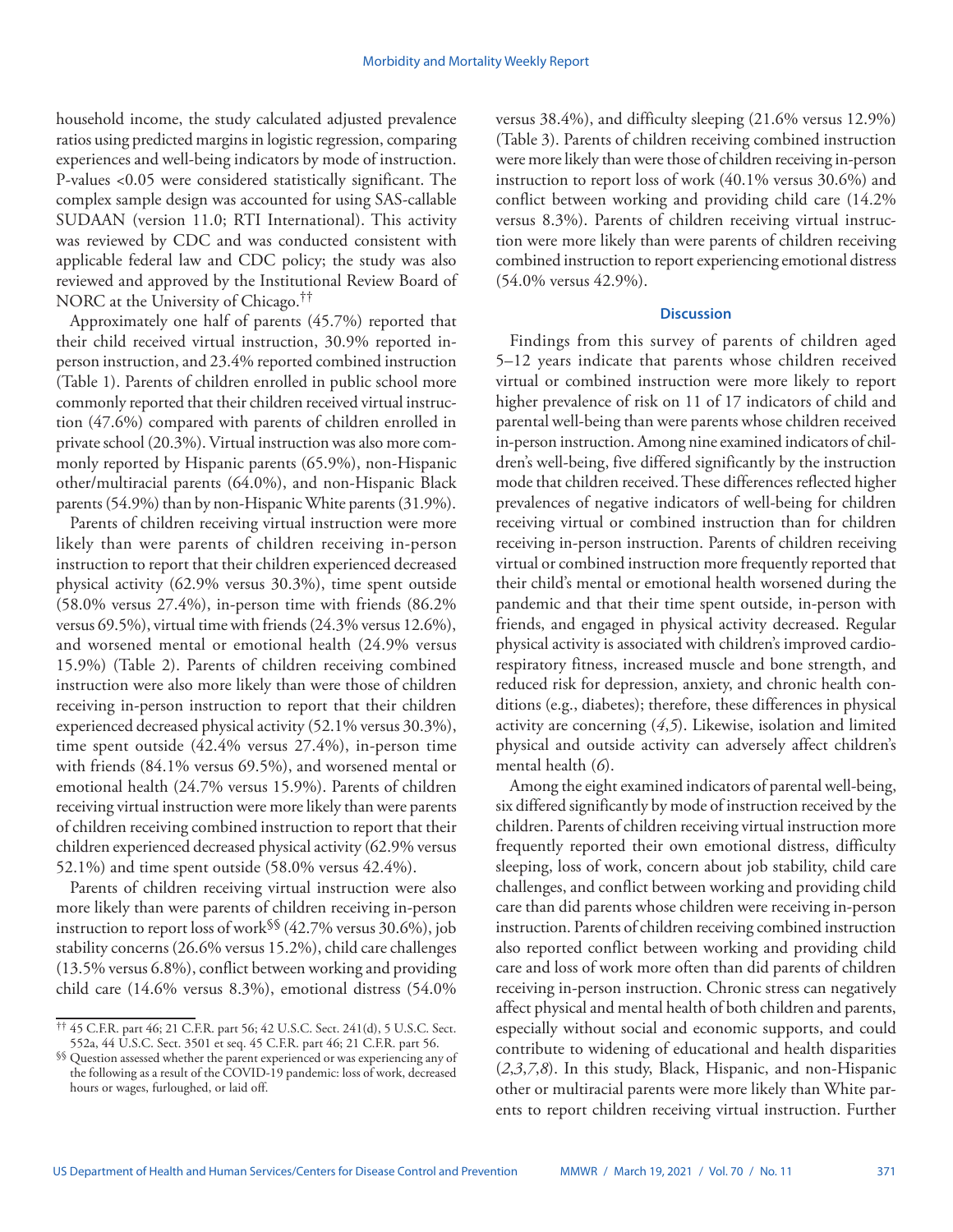**TABLE 1. Respondent, child and household characteristics, by mode of child's school instruction\* — COVID Experiences Survey,† United States, October 8– November 13, 2020**

|                                                                                  | Mode of child's <sup>§</sup> school instruction, <sup>¶</sup> no., % (95% CI) |                     |                |                      |                     |                      |            |                      |                       |
|----------------------------------------------------------------------------------|-------------------------------------------------------------------------------|---------------------|----------------|----------------------|---------------------|----------------------|------------|----------------------|-----------------------|
| Characteristic                                                                   | Overall                                                                       |                     | In-person only |                      | <b>Virtual only</b> |                      | Combined** |                      | p-value <sup>††</sup> |
| Total                                                                            | 1,290                                                                         | 100.0               |                | 434 30.9 (26.3-35.9) |                     | 530 45.7 (40.0-51.5) |            | 326 23.4 (19.9-27.4) |                       |
| <b>Child characteristic</b>                                                      |                                                                               |                     |                |                      |                     |                      |            |                      |                       |
| Sex <sup>§§</sup>                                                                |                                                                               |                     |                |                      |                     |                      |            |                      | 0.23                  |
| Male                                                                             | 519                                                                           | 51.7 (47.1-56.3)    | 180            | 29.5 (23.9 - 35.7)   | 201                 | 45.4 (39.2-51.8)     | 138        | 25.1 (20.2-30.7)     |                       |
| Female                                                                           | 455                                                                           | 48.3 (43.7-52.9)    | 151            | 30.6 (24.0-38.1)     | 201                 | 50.3 (41.1-59.4)     | 103        | 19.2 (15.1-24.0)     |                       |
| Age group, yrs                                                                   |                                                                               |                     |                |                      |                     |                      |            |                      | 0.03                  |
| $5 - 8$                                                                          | 550                                                                           | 41.5 (38.3-44.9)    | 206            | 35.4 (29.3-42.0)     | 214                 | 45.2 (39.1-51.4)     | 130        | 19.4 (15.0-24.7)     |                       |
| $9 - 12$                                                                         | 739                                                                           | $58.5(55.1 - 61.7)$ | 228            | 27.8 (22.7-33.4)     | 315                 | 45.9 (38.8-53.1)     | 196        | 26.4 (21.5–31.9)     |                       |
| Existing emotional, mental, developmental, or behavioral condition <sup>11</sup> |                                                                               |                     |                |                      |                     |                      |            |                      | 0.56                  |
| Yes                                                                              | 255                                                                           | 18.9 (16.0-22.1)    | 81             | 30.6 (23.3-39.1)     | 112                 | 49.2 (38.8-59.7)     | 62         | 20.2 (14.8-27.0)     |                       |
| No                                                                               | 1,032                                                                         | 81.1 (77.9-84.0)    | 352            | $31.0(26.2 - 36.3)$  | 417                 | 45.0 (39.5 - 50.6)   | 263        | 24.0 (20.2-28.4)     |                       |
| Child's school type                                                              |                                                                               |                     |                |                      |                     |                      |            |                      | < 0.01                |
| Public                                                                           | 1,169                                                                         | 92.9 (91.3-94.3)    | 352            | 28.3 (23.6-33.4)     | 507                 | 47.6 (41.6-53.7)     | 310        | 24.1 (20.5-28.2)     |                       |
| Private                                                                          | 121                                                                           | $7.1(5.7-8.7)$      | 82             | 65.6 (54.5 - 75.2)   | 23                  | 20.3 (13.0-30.2)     | 16         | $14.2(9.0-21.5)$     |                       |
| Child receives free or reduced cost lunch***                                     |                                                                               |                     |                |                      |                     |                      |            |                      | 0.85                  |
| Yes                                                                              | 746                                                                           | 59.7 (56.7-62.7)    | 245            | 30.7 (26.3-35.4)     | 310                 | 46.5 (40.1-53.0)     | 191        | 22.8 (18.3-28.0)     |                       |
| No                                                                               | 541                                                                           | 40.3 (37.3-43.3)    | 189            | $31.4(25.3 - 38.3)$  | 218                 | 44.6 (37.6-51.7)     | 134        | 24.0 (19.9-28.7)     |                       |
| <b>Parent and household characteristic</b>                                       |                                                                               |                     |                |                      |                     |                      |            |                      |                       |
| Sex                                                                              |                                                                               |                     |                |                      |                     |                      |            |                      | 0.81                  |
| Male                                                                             | 427                                                                           | 44.5 (40.8-48.3)    | 155            | 32.2 (26.2-38.9)     | 166                 | 44.5 (37.3-52.0)     | 106        | 23.3 (17.6-30.1)     |                       |
| Female                                                                           | 863                                                                           | 55.5 (51.7-59.2)    | 279            | 29.8 (24.4-35.9)     | 364                 | $46.6(40.1 - 53.2)$  | 220        | 23.6 (20.4-27.0)     |                       |
| Race/Ethnicity                                                                   |                                                                               |                     |                |                      |                     |                      |            |                      | < 0.01                |
| White, non-Hispanic                                                              | 870                                                                           | 55.8 (51.3-60.3)    | 352            | 39.5 (33.6-45.7)     | 271                 | 31.9 (26.4-38.0)     | 247        | 28.6 (23.7-34.0)     |                       |
| Black, non-Hispanic                                                              | 132                                                                           | $9.4(7.3-12.1)$     | 31             | 30.7 (19.8-44.1)     | 80                  | 54.9 (44.9-64.5)     | 21         | $14.5(7.3-26.6)$     |                       |
| Hispanic                                                                         | 163                                                                           | 23.8 (19.2-29.0)    | 28             | 17.5 (9.6–29.5)      | 106                 | 65.9 (55.2-75.2)     | 29         | $16.6(10.5-25.3)$    |                       |
| Other, non-Hispanic <sup>†††</sup>                                               | 125                                                                           | $11.0(8.9-13.5)$    | 23             | $16.4(9.9-25.9)$     | 73                  | 64.0 (48.3-77.2)     | 29         | 19.6 (11.0-32.5)     |                       |
| <b>Marital status</b>                                                            |                                                                               |                     |                |                      |                     |                      |            |                      | 0.39                  |
| Married or living with partner                                                   | 1,050                                                                         | 82.5 (79.7-85.0)    | 366            | $30.9(26.1 - 36.3)$  | 429                 | 46.6 (40.3-53.0)     | 255        | $22.5(18.7 - 26.8)$  |                       |
| Never married, divorced, widowed, or                                             | 240                                                                           | $17.5(15.0 - 20.3)$ | 68             | 30.6 (24.2-37.8)     | 101                 | 41.5 (33.7-49.7)     | 71         | 27.9 (21.1-35.9)     |                       |
| separated                                                                        |                                                                               |                     |                |                      |                     |                      |            |                      |                       |
| Parental education                                                               |                                                                               |                     |                |                      |                     |                      |            |                      | 0.29                  |
| Less than high school or high school<br>graduate                                 | 203                                                                           | 31.2 (27.0-35.8)    | 71             | 33.6 (25.8-42.4)     | 82                  | 45.9 (35.5 - 56.6)   | 50         | 20.5 (14.4–28.5)     |                       |
| Some college or technical school or<br>associate degree                          | 493                                                                           | 26.3 (23.6 - 29.2)  | 166            | 31.8 (25.2-39.2)     | 201                 | 43.1 (36.9-49.4)     | 126        | 25.2 (19.9 - 31.3)   |                       |
| Bachelor's degree or higher                                                      | 594                                                                           | 42.5 (38.7-46.3)    | 197            | 28.3 (23.3-33.9)     | 247                 | 47.2 (41.1-53.3)     | 150        | 24.5 (20.7-28.8)     |                       |
| Annual household income                                                          |                                                                               |                     |                |                      |                     |                      |            |                      | 0.56                  |
| $\le$ \$34,999                                                                   | 279                                                                           | 26.3 (22.9 - 30.0)  | 82             | 33.0 (25.2-41.9)     | 123                 | 48.5 (38.4 - 58.6)   | 74         | 18.5 (13.4 - 25.1)   |                       |
| \$35,000-\$49,999                                                                | 157                                                                           | $13.6(11.2 - 16.3)$ | 51             | $27.2(18.1 - 38.7)$  | 64                  | 50.1 (37.3–62.9)     | 42         | 22.7 (14.4–33.8)     |                       |
| \$50,000-\$74,999                                                                | 266                                                                           | 17.4 (15.2-19.9)    | 89             | 32.8 (26.5-39.8)     | 110                 | 42.2 (32.9 - 52.0)   | 67         | 25.0 (18.4-33.1)     |                       |
| \$75,000-\$99,999                                                                | 228                                                                           | 14.6 (12.4–17.1)    | 87             | 31.4 (24.5-39.3)     | 90                  | 42.5 (34.9-50.5)     | 51         | 26.1 (18.0-36.2)     |                       |
| $≥$ \$100,000                                                                    | 360                                                                           | 28.2 (24.7–31.8)    | 125            | 29.2 (22.7–36.7)     | 143                 | 44.8 (37.0–52.8)     | 92         | 26.0 (20.9-31.9)     |                       |

**Abbreviation:** CI = confidence interval.

\* Table shows unweighted frequencies, weighted overall and row percentages, and weighted 95% CIs.

† <https://amerispeak.norc.org/Documents/Research/AmeriSpeak%20Technical%20Overview%202019%2002%2018.pdf>

 $\frac{1}{2}$  Sampled parents with multiple children were asked to report on their child aged 5–12 years with the most recent birthday.

¶ Among those who responded that their child attended a public or private school in the 2020–21 school year, mode of instruction categories are based on response to the question "During the current school year (2020/21), how has [the child] attended school? Select all that apply." Possible responses were "in-person full time," "virtual/online full-time," "in-person part-time and virtual part-time (meaning in school several days a week or several weeks each month, and virtual learning the other days/weeks)," or "other, please specify." Three mutually exclusive categories were based on the selection of: 1) only in-person full time; 2) only virtual/online full-time; or 3) combination of in-person full time, virtual/online full-time, or in-person part-time and virtual part-time.

\*\* Indicates a combination of in-person and virtual instruction.

†† Chi-square test was used to identify overall differences in child and parent demographics and household characteristics by mode of school instruction.

<sup>§§</sup> First name-based imputation was used to impute sex for 148 children who were missing information on sex. After imputation, child's sex remained missing for 316 records (24.5%).

¶¶ Any emotional, mental, developmental, or behavioral condition for which the child needed or received treatment, therapy, or counseling. Examples include anxiety, depression, attention deficit disorder or attention deficit hyperactivity disorder, autism spectrum disorder, or intellectual disability.

\*\*\* Question assessed whether child ever received free or reduced-cost school meals (i.e., breakfast, lunch, or both).

††† Includes other non-Hispanic races and non-Hispanic multiracial persons.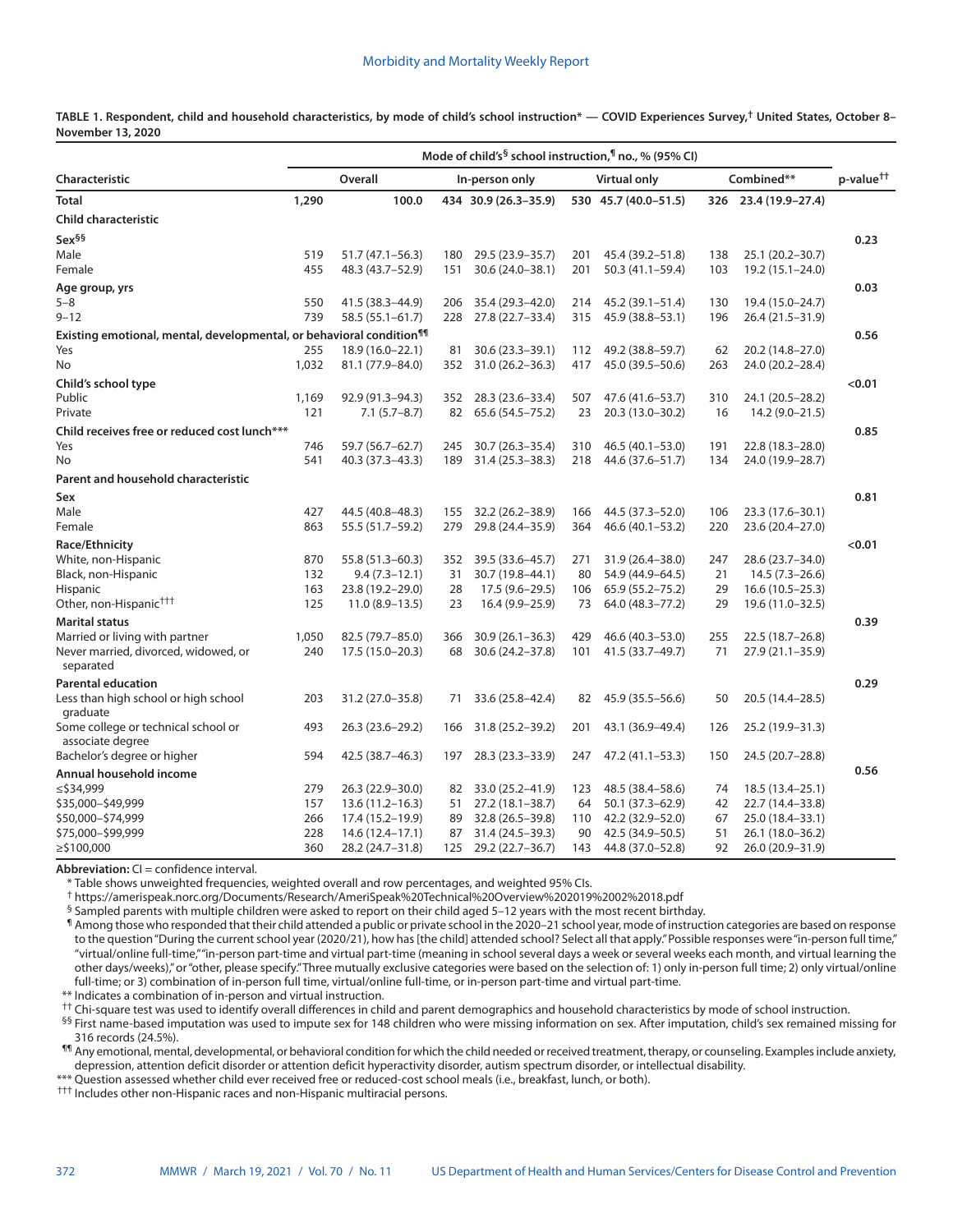|                                                                                               |                                         |                                           | Mode of child's <sup>§</sup> school instruction, <sup>1</sup> % (95% CI) | Adjusted comparisons for child experiences and<br>well-being by mode of child's school instruction, aPR**<br>(95% CI) |                                                       |                              |                                 |
|-----------------------------------------------------------------------------------------------|-----------------------------------------|-------------------------------------------|--------------------------------------------------------------------------|-----------------------------------------------------------------------------------------------------------------------|-------------------------------------------------------|------------------------------|---------------------------------|
| Characteristic                                                                                | Overall<br>$(N = 1,290)$                | In-person only<br>$(n = 434)$             | <b>Virtual only</b><br>$(n = 530)$                                       | Combined <sup>††</sup><br>$(n = 326)$                                                                                 | Virtual only versus Combined versus<br>in-person only | in-person only               | Virtual only<br>versus combined |
| <b>Child experience</b>                                                                       |                                         |                                           |                                                                          |                                                                                                                       |                                                       |                              |                                 |
| Change in physical activity <sup>§§</sup>                                                     |                                         |                                           |                                                                          |                                                                                                                       |                                                       |                              |                                 |
| Decreased<br>No impact or increased                                                           | 50.3 (46.5-54.0)<br>49.7 (46.0-53.5)    | $30.3(25.1 - 36.1)$<br>69.7 (63.9-74.9)   | $62.9(58.1 - 67.4)$<br>37.1 (32.6-41.9)                                  | 52.1 (45.8-58.3)<br>47.9 (41.7-54.2)                                                                                  | $1.9(1.6-2.3)$ <sup>11</sup>                          | $1.6(1.3-1.9)$ <sup>11</sup> | $1.2(1.0-1.4)$ <sup>11</sup>    |
| Change in spending time outside <sup>§§</sup>                                                 |                                         |                                           |                                                                          |                                                                                                                       |                                                       |                              |                                 |
| Decreased<br>No impact or increased                                                           | 44.9 (40.9-48.9)<br>55.1 (51.1-59.1)    | 27.4 (21.9-33.8)<br>72.6 (66.2-78.1)      | 58.0 (52.2-63.5)<br>42.0 (36.5-47.8)                                     | 42.4 (36.1-49.0)<br>57.6 (51.0-63.9)                                                                                  | $1.8(1.4-2.2)$ <sup>11</sup>                          | $1.4(1.1-1.8)$ <sup>11</sup> | $1.3(1.1-1.6)$ <sup>11</sup>    |
| Change in spending time with friends in-person <sup>§§</sup>                                  |                                         |                                           |                                                                          |                                                                                                                       |                                                       |                              |                                 |
| Decreased<br>No impact or increased                                                           | 80.5 (76.9-83.7)<br>19.5 (16.3-23.1)    | 69.5 (62.7 - 75.5)<br>$30.5(24.5 - 37.3)$ | 86.2 (81.4-89.9)<br>$13.8(10.1 - 18.6)$                                  | 84.1 (76.3-89.6)<br>15.9 (10.4-23.7)                                                                                  | $1.2(1.1-1.3)$ <sup>91</sup>                          | $1.2(1.1-1.3)$ <sup>11</sup> | $1.1(0.9-1.2)$                  |
| Change in spending time with friends virtually for non-educational purposes <sup>§§</sup>     |                                         |                                           |                                                                          |                                                                                                                       |                                                       |                              |                                 |
| Decreased<br>No impact or increased                                                           | 18.6 (15.6-22.0)<br>81.4 (78.0-84.4)    | $12.6(8.6 - 18.2)$<br>87.4 (81.8-91.4)    | 24.3 (19.1-30.4)<br>75.7 (69.6-80.9)                                     | $15.3(10.6 - 21.5)$<br>84.7 (78.5-89.4)                                                                               | $1.7(1.1-2.7)$ <sup>91</sup>                          | $1.2(0.8-2.0)$               | $1.4(0.9-2.1)$                  |
| Child well-being                                                                              |                                         |                                           |                                                                          |                                                                                                                       |                                                       |                              |                                 |
| Change in physical health***                                                                  |                                         |                                           |                                                                          |                                                                                                                       |                                                       |                              |                                 |
| Worse<br>Better or no change                                                                  | $12.6(10.2 - 15.6)$<br>87.4 (84.4-89.8) | $9.3(6.2 - 13.6)$<br>90.7 (86.4-93.8)     | $14.7(10.3 - 20.5)$<br>85.3 (79.5-89.7)                                  | 13.0 (9.4-17.8)<br>87.0 (82.2-90.6)                                                                                   | $1.4(0.8-2.3)$                                        | $1.3(0.8-2.2)$               | $1.1(0.7-1.7)$                  |
| Change in mental or emotional health <sup>†††</sup>                                           |                                         |                                           |                                                                          |                                                                                                                       |                                                       |                              |                                 |
| Worse                                                                                         | 22.1 (19.8-24.7)                        | 15.9 (12.5-20.1)                          | 24.9 (21.4-28.8)                                                         | 24.7 (20.4-29.5)                                                                                                      | $1.6(1.2 - 2.2)$ <sup>11</sup>                        | $1.5(1.1-2.0)$ <sup>11</sup> | $1.1(0.9-1.4)$                  |
| Better or no change                                                                           | 77.9 (75.3-80.2)                        | 84.1 (79.9-87.5)                          | 75.1 (71.2–78.6)                                                         | 75.3 (70.5-79.6)                                                                                                      |                                                       |                              |                                 |
| Depression § § §                                                                              |                                         |                                           |                                                                          |                                                                                                                       |                                                       |                              |                                 |
| With elevated symptoms<br>Without elevated<br>symptoms                                        | $4.4(2.8-6.9)$<br>95.6 (93.1-97.2)      | $3.6(1.9-6.9)$<br>96.4 (93.1-98.1)        | $5.3(2.7-10.3)$<br>94.7 (89.7-97.3)                                      | $3.7(1.8 - 7.3)$<br>96.3 (92.7-98.2)                                                                                  | $1.4(0.6-3.1)$                                        | $1.0(0.4-2.5)$               | $1.4(0.6-3.3)$                  |
| Anxiety <sup>§§§</sup>                                                                        |                                         |                                           |                                                                          |                                                                                                                       |                                                       |                              |                                 |
| With elevated symptoms<br>Without elevated<br>symptoms                                        | $6.3(5.0 - 7.8)$<br>93.7 (92.2-95.0)    | $6.7(4.4 - 10.1)$<br>93.3 (89.9-95.6)     | $7.0(5.1-9.5)$<br>93.0 (90.5-94.9)                                       | $4.4(2.5 - 7.6)$<br>95.6 (92.4-97.5)                                                                                  | $1.1(0.6-2.0)$                                        | $0.7(0.3-1.4)$               | $1.6(0.8-3.2)$                  |
| Psychological stress <sup>§§§</sup><br>With elevated symptoms<br>Without elevated<br>symptoms | $9.2(7.3 - 11.5)$<br>90.8 (88.5-92.7)   | $9.5(6.7-13.4)$<br>90.5 (86.6-93.3)       | $9.2(6.2 - 13.3)$<br>90.8 (86.7-93.8)                                    | $8.7(6.2 - 12.0)$<br>91.3 (88.0-93.8)                                                                                 | $1.0(0.6-1.7)$                                        | $0.9(0.6-1.4)$               | $1.2(0.7-1.9)$                  |

**TABLE 2. Weighted prevalence (%) and adjusted prevalence ratios (aPRs) of parent report of child experiences and well-being indicators, by mode of child's school instruction\* — COVID Experiences Survey,**† **United States, October 8–November 13, 2020**

**Abbreviation:** CI = confidence interval.

\* Table shows weighted overall and column percentages and corresponding 95% CIs, and adjusted prevalence ratios and 95% CIs.

† <https://amerispeak.norc.org/Documents/Research/AmeriSpeak%20Technical%20Overview%202019%2002%2018.pdf>

 $\frac{1}{3}$  Sampled parents with multiple children were asked to report on their child aged 5–12 years with the most recent birthday.

¶ Among those who responded that their child attended a public or private school in the 2020–21 school year, mode of instruction categories are based on response to the question "During the current school year (2020/21), how has [the child] attended school? Select all that apply." Possible responses were "in-person full time," "virtual/online full-time," "in-person part-time and virtual part-time (meaning in school several days a week or several weeks each month, and virtual learning the other days/weeks)," or "other, please specify." Three mutually exclusive categories were based on the selection of: 1) only in-person full time; 2) only virtual/online full-time; or 3) combination of in-person full time, virtual/online full-time, or in-person part-time and virtual part-time.

\*\* aPR adjusted for parent's race/ethnicity and sex, household income, and child's age. aPR was not adjusted for all child characteristics (sex; existing emotional, mental, developmental, or behavioral condition; school type; receipt of free or reduced-cost lunch) and parent characteristics (marital status or education).

†† Indicates a combination of in-person and virtual instruction.

§§ Question assessed how the COVID-19 pandemic has affected each behavior or experience.

¶¶ p-values <0.05 were considered statistically significant. Some 95% CIs include 1.0 because of rounding.

\*\*\* Question items asked parents to rate child's physical health (very good, good, fair, or poor) before the COVID-19 pandemic (February 2020) and current physical health. Any decline in physical health was categorized as "worse" and any improvement or no change in physical health was categorized as "better or no change."

††† Question items asked parents to rate the child's mental and emotional health (very good, good, fair, or poor) before the COVID-19 pandemic (February 2020) and current mental or emotional health. Any decline in mental or emotional health was categorized as "worse" and any improvement or no change in mental or emotional health was categorized as "better or no change."

§§§ Patient Reported Outcomes Measurement Information System [\(http://www.healthmeasures.net/](http://www.healthmeasures.net/)) parent proxy report scales short forms, depressive symptoms, anxiety symptoms, and psychological stress. Raw scores are converted to T-scores, with a mean of 50 and standard deviation (SD) of 10 referenced to a healthy cohort. High scores indicate more of the concept measured. Elevated symptoms of depression (moderately severe/severe), anxiety (moderately severe/severe), and psychological stress (moderately high/very high) include those with T-scores ≥65, 1.5 SDs higher than the mean of the reference population. Automated scoring was provided through Northwestern University, HealthMeasures. [https://www.assessmentcenter.net/ac\\_scoringservice](https://www.assessmentcenter.net/ac_scoringservice)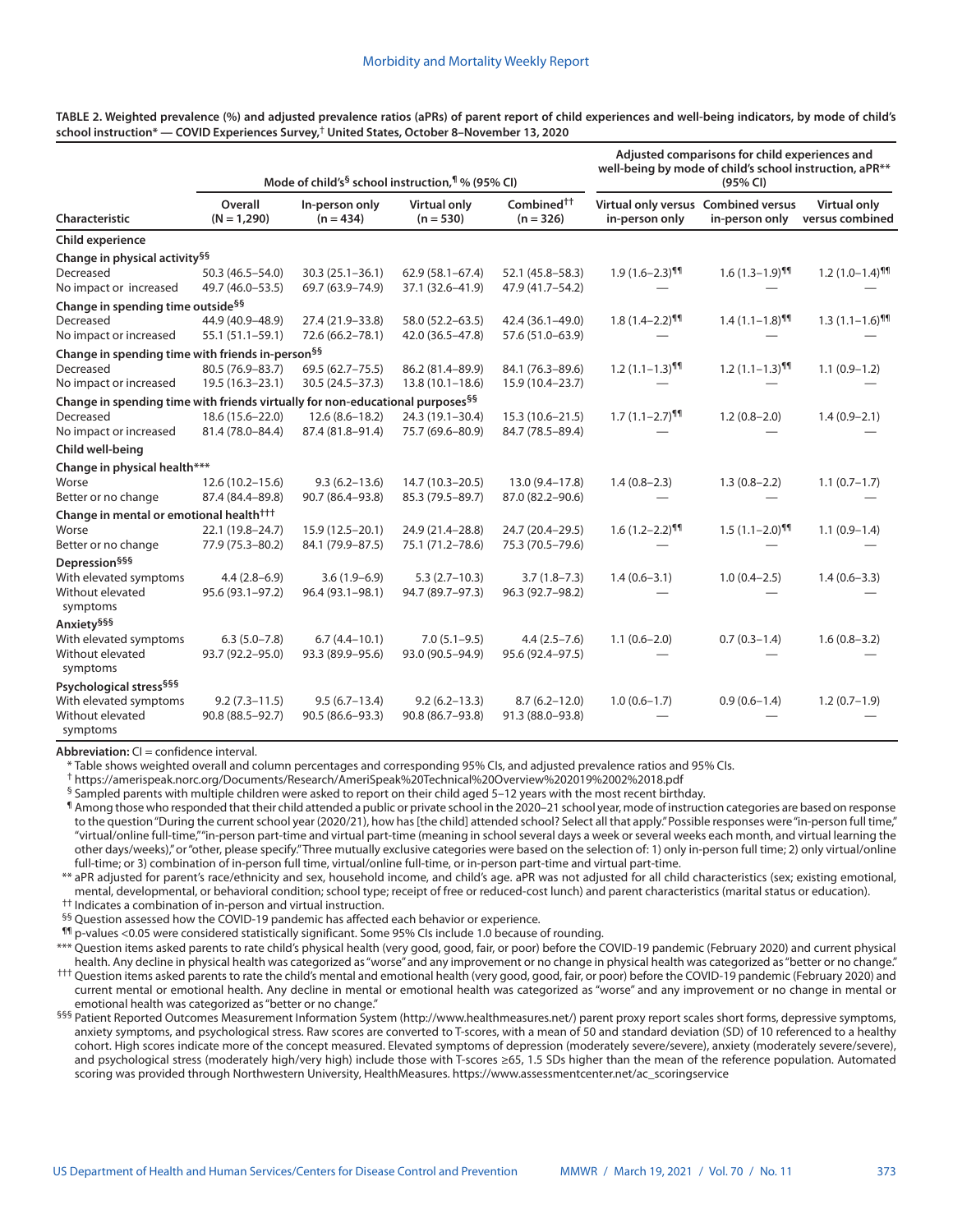| TABLE 3. Weighted prevalence (%) and adjusted prevalence ratios (aPRs) of parent experiences and well-being indicators, by mode of child's |  |
|--------------------------------------------------------------------------------------------------------------------------------------------|--|
| school instruction* — COVID Experiences Survey, <sup>T</sup> United States, October 8-November 13, 2020                                    |  |

|                                                                 |                          |                               | Mode of child's school instruction, § % (95% CI) | Adjusted comparisons for parent experiences and well-being<br>by mode of child's school instruction, aPR <sup>¶</sup> (95% CI) |                       |                                                                             |                     |  |
|-----------------------------------------------------------------|--------------------------|-------------------------------|--------------------------------------------------|--------------------------------------------------------------------------------------------------------------------------------|-----------------------|-----------------------------------------------------------------------------|---------------------|--|
| Characteristic                                                  | Overall<br>$(N = 1,290)$ | In-person only<br>$(n = 434)$ | Virtual only<br>$(n = 530)$                      |                                                                                                                                | in-person only        | Virtual only versus Combined** versus Virtual only versus<br>in-person only | combined**          |  |
| <b>Parent experience</b>                                        |                          |                               |                                                  |                                                                                                                                |                       |                                                                             |                     |  |
| Loss of work <sup>††</sup>                                      |                          |                               |                                                  |                                                                                                                                |                       |                                                                             |                     |  |
| Yes                                                             | 38.3 (34.5-42.3)         | 30.6 (25.4-36.3)              | 42.7 (36.5-49.1)                                 | 40.1 (31.9-48.8)                                                                                                               | $1.4(1.1-1.8)^{55}$   | $1.4(1.0-1.8)^{55}$                                                         | $1.0(0.8-1.3)$      |  |
| No                                                              | $61.7(57.7 - 65.5)$      | 69.4 (63.7-74.6)              | 57.3 (50.9 - 63.5)                               | 59.9 (51.2-68.1)                                                                                                               |                       |                                                                             |                     |  |
| Concern about job stability <sup>11</sup>                       |                          |                               |                                                  |                                                                                                                                |                       |                                                                             |                     |  |
| Often                                                           | $21.5(18.2 - 25.1)$      | 15.2 (12.0-19.2)              | 26.6 (21.5-32.4)                                 | $19.6(14.1 - 26.5)$                                                                                                            | $1.6(1.3-2.1)^{55}$   | $1.3(0.9-1.9)$                                                              | $1.2(0.8-1.8)$      |  |
| Sometimes or never                                              | 78.5 (74.9-81.8)         | 84.8 (80.8-88.0)              | 73.4 (67.6-78.5)                                 | 80.4 (73.5-85.9)                                                                                                               |                       |                                                                             |                     |  |
| Child care challenges <sup>11</sup>                             |                          |                               |                                                  |                                                                                                                                |                       |                                                                             |                     |  |
| Often                                                           | $10.5(8.6 - 12.7)$       | $6.8(4.5-10.3)$               | $13.5(10.3 - 17.4)$                              | $9.5(6.5 - 13.7)$                                                                                                              | $1.7(1.1 - 2.7)^{55}$ | $1.4(0.9-2.2)$                                                              | $1.2(0.7-2.0)$      |  |
| Sometimes or never                                              | 89.5 (87.3-91.4)         | 93.2 (89.7-95.5)              | 86.5 (82.6-89.7)                                 | 90.5 (86.3-93.5)                                                                                                               |                       |                                                                             |                     |  |
| Conflict between working and providing child care <sup>11</sup> |                          |                               |                                                  |                                                                                                                                |                       |                                                                             |                     |  |
| Often                                                           | $12.6(10.5 - 14.9)$      | $8.3(5.9 - 11.5)$             | $14.6(11.7-18.1)$                                | 14.2 (10.0-19.7)                                                                                                               | $1.5(1.0-2.3)^{55}$   | $1.7(1.1-2.5)^{55}$                                                         | $0.9(0.6-1.5)$      |  |
| Sometimes or never                                              | 87.4 (85.1-89.5)         | 91.7 (88.5-94.1)              | 85.4 (81.9-88.3)                                 | 85.8 (80.3-90.0)                                                                                                               |                       |                                                                             |                     |  |
| Increased substance use***                                      |                          |                               |                                                  |                                                                                                                                |                       |                                                                             |                     |  |
| Yes                                                             | $16.5(13.8-19.6)$        | 13.7 (10.5-17.8)              | 16.4 (12.0-21.9)                                 | $20.5(15.1-27.1)$                                                                                                              | $1.2(0.8-1.7)$        | $1.5(1.0-2.3)$                                                              | $0.8(0.5-1.1)$      |  |
| No                                                              | 83.5 (80.4-86.2)         | 86.3 (82.2-89.5)              | 83.6 (78.1-88.0)                                 | 79.5 (72.9-84.9)                                                                                                               |                       |                                                                             |                     |  |
| Parent well-being                                               |                          |                               |                                                  |                                                                                                                                |                       |                                                                             |                     |  |
| <b>Emotional Distress<sup>†††</sup></b>                         |                          |                               |                                                  |                                                                                                                                |                       |                                                                             |                     |  |
| A lot or moderate                                               | 46.6 (43.3-49.9)         | 38.4 (32.7-44.5)              | 54.0 (48.8-59.1)                                 | 42.9 (35.9-50.1)                                                                                                               | $1.4(1.2-1.6)^{55}$   | $1.1(0.9-1.4)$                                                              | $1.2(1.1-1.5)^{55}$ |  |
| Little or no                                                    | 53.4 (50.1-56.7)         | $61.6(55.5 - 67.3)$           | 46.0 (40.9-51.2)                                 | 57.1 (49.9-64.1)                                                                                                               |                       |                                                                             |                     |  |
| Difficulty managing emotions <sup>99</sup>                      |                          |                               |                                                  |                                                                                                                                |                       |                                                                             |                     |  |
| Often                                                           | $13.5(11.1 - 16.3)$      | $11.0(7.8-15.2)$              | 14.3 (11.0-18.5)                                 | $15.2(10.5 - 21.5)$                                                                                                            | $1.1(0.7-1.7)$        | $1.4(0.9-2.0)$                                                              | $0.8(0.5-1.2)$      |  |
| Sometimes or never                                              | 86.5 (83.7-88.9)         | 89.0 (84.8-92.2)              | 85.7 (81.5-89.0)                                 | 84.8 (78.5-89.5)                                                                                                               |                       |                                                                             |                     |  |
| Difficulty sleeping or insomnia <sup>91</sup>                   |                          |                               |                                                  |                                                                                                                                |                       |                                                                             |                     |  |
| Often                                                           | $17.7(15.3 - 20.5)$      | $12.9(9.8 - 16.8)$            | 21.6 (17.8-26.1)                                 | $16.4(11.8-22.5)$                                                                                                              | $1.6(1.2-2.2)^{55}$   | $1.2(0.9-1.7)$                                                              | $1.3(0.9-1.8)$      |  |
| Sometimes or never                                              | 82.3 (79.5-84.7)         | 87.1 (83.2-90.2)              | 78.4 (73.9-82.2)                                 | 83.6 (77.5-88.2)                                                                                                               |                       |                                                                             |                     |  |

**Abbreviation:** CI = confidence interval.

\* Table shows weighted overall and column percentages and corresponding 95% CIs, and adjusted prevalence ratios and 95% confidence intervals.

† <https://amerispeak.norc.org/Documents/Research/AmeriSpeak%20Technical%20Overview%202019%2002%2018.pdf>

§ Among those who responded that their child attended a public or private school in the 2020-21 school year, mode of instruction categories are based on response to the question "During the current school year (2020/21), how has [the child] attended school? Select all that apply." Possible responses were "in-person full time," "virtual/online full-time," "in-person part-time and virtual part-time (meaning in school several days a week and virtual learning the other days/weeks)," or "other, please specify." Three mutually exclusive categories were based on the selection of: 1) only in-person full time; 2) only virtual/online full-time; or 3) combination of in-person full time, virtual/online full-time, or in-person part-time and virtual part-time.

¶ aPR adjusted for parent's race/ethnicity and sex, household income, and child's age. aPR was not adjusted for all child characteristics (sex; existing emotional, mental, developmental, or behavioral condition; school type; receipt of free or reduced-cost lunch) and parent characteristics (marital status or education). \*\* Indicates a combination of in-person and virtual instruction.

†† Question assessed whether the respondent experienced or was experiencing any of the following as a result of the pandemic: loss of work, decreased hours or wages, furloughed, or laid off.

§§ p-values <0.05 were considered statistically significant. Some 95% CIs include 1.0 because of rounding.

¶¶ Question assessed how frequently the respondent experienced the following since the COVID-19 pandemic began: concern about job stability, child care challenges, conflict between working and providing child care, difficulty managing emotions, difficulty sleeping or insomnia.

\*\*\* Question assessed whether the respondent started or increased using substances to help cope with stress or emotions during the COVID-19 pandemic. Substance use includes alcohol, legal or illegal drugs, or prescription drugs that are taken in a way not recommended by a doctor.

††† Question assessed how much emotional distress such as increased sadness, anxiety, and worry the respondent experienced related to the COVID-19 pandemic.

research is needed to understand whether virtual instruction has disproportionately negative impacts on child and parent health outcomes among racial and ethnic minorities and communities disproportionately affected by COVID-19. The role of other contextual and interpersonal factors on experiences of stress and risks to well-being in relation to the pandemic needs further exploration.

Schools are central to supporting children and families, providing not only education, but also opportunities to engage in activities to support healthy development and access to social, mental health, and physical health services, which can buffer stress and mitigate negative outcomes. However, the pandemic is disrupting many school-based services, increasing parental responsibilities and stress, and potentially affecting long-term health outcomes for parents and children alike, especially among families at risk for negative health outcomes from social and environmental factors (*2*,*7*,*9*,*10*). These findings suggest that virtual instruction might present more risks than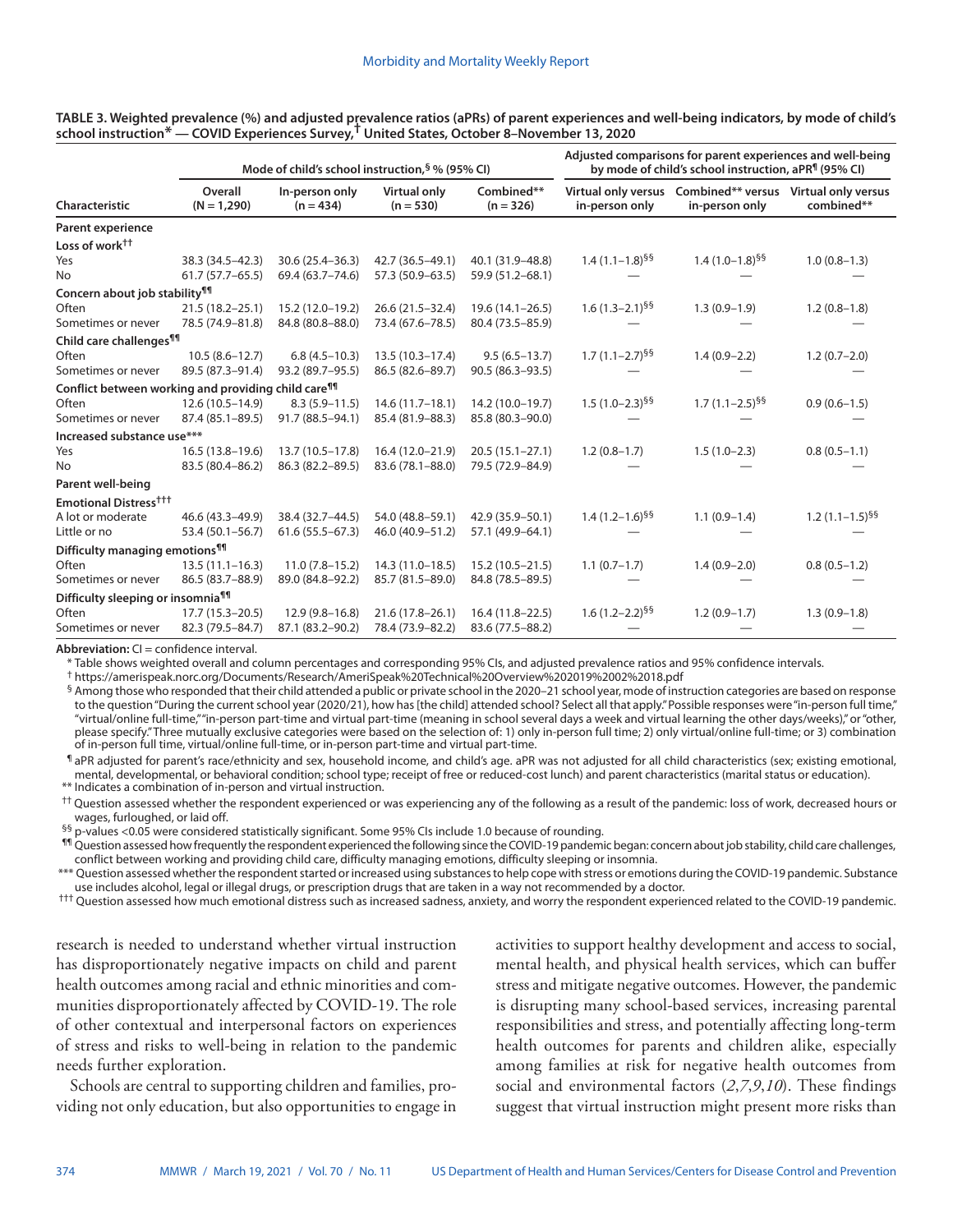#### **Summary**

## What is already known about the topic?

COVID-19–associated schooling changes present stressors to children and parents that might increase risks to mental health and well-being.

#### What is added by this report?

In a probability-based survey of parents of children aged 5–12 years, 45.7% reported that their children received virtual instruction only, 30.9% in-person only, and 23.4% combined virtual and in-person instruction. Findings suggest that virtual instruction might present more risks than does in-person instruction related to child and parental mental and emotional health and some health-supporting behaviors.

#### What are the implications for public health practice?

Children not receiving full-time, in-person instruction and their parents might need additional supports to mitigate pandemic impacts.

does in-person instruction related to child and parental mental and emotional health and some health-supporting behaviors, such as engaging in physical activity, with combined instruction falling between.

The findings in this report are subject to at least six limitations. First, responses from this incentivized, English-language survey might not represent the broader U.S. population, and the limited sample size and response rate might affect generalizability. Second, although survey responses were weighted to approximate representativeness of U.S. household demographics, findings might not be representative of all U.S. students and children aged 5–12 years. Third, parent self-reports and proxy reports for children are subject to social desirability, proxy-response, and recall biases. Fourth, parents of children receiving combined instruction did not provide details on how often children received in-person or virtual instruction; additional variation within this category might exist. Fifth, the study did not adjust for all potential confounders such as community COVID-19 transmission levels and some household and individual characteristics (e.g., urbanicity or rurality, or number of children in the household). Finally, causality between instruction mode and examined indicators of well-being cannot be inferred from this cross-sectional study.

Parents of children receiving in-person instruction reported the lowest prevalence of negative indicators of child and parental well-being. Children receiving virtual or combined instruction and their parents might need additional support to mitigate stress, including linkage to social and mental health services and opportunities to engage in safe physical activity to reduce risks associated with chronic health conditions. Culturally applicable support programming and resources

might be warranted to meet community needs, ensure equitable access to services, and address health or educational inequities for families from racial and ethnic minority groups. These findings highlight the importance of in-person learning for children's physical and mental well-being and for parents' emotional well-being. Community-wide actions<sup>99</sup> to reduce COVID-19 incidence and support mitigation strategies in schools\*\*\* are critically important to support students' return to in-person learning.

Corresponding author: Jorge V. Verlenden, [nlx7@cdc.gov.](mailto:nlx7@cdc.gov)

All authors have completed and submitted the International Committee of Medical Journal Editors form for disclosure of potential conflicts of interest. No potential conflicts of interest were disclosed.

#### **References**

- 1. Gassman-Pines A, Ananat EO, Fitz-Henley J 2nd. COVID-19 and parent-child psychological well-being. Pediatrics 2020;146:e2020007294. [PMID:32764151](https://www.ncbi.nlm.nih.gov/entrez/query.fcgi?cmd=Retrieve&db=PubMed&list_uids=32764151&dopt=Abstract) <https://doi.org/10.1542/peds.2020-007294>
- 2. Masonbrink AR, Hurley E. Advocating for children during the COVID-19 school closures. Pediatrics 2020;146:e20201440. [PMID:32554517](https://www.ncbi.nlm.nih.gov/entrez/query.fcgi?cmd=Retrieve&db=PubMed&list_uids=32554517&dopt=Abstract) <https://doi.org/10.1542/peds.2020-1440>
- 3. NORC at the University of Chicago. Chicago, IL: Technical overview of the AmeriSpeak panel: NORC's probability-based household panel. Chicago, IL: NORC at the University of Chicago; 2021. [https://](https://amerispeak.norc.org/Documents/Research/AmeriSpeak%20Technical%20Overview%202019%2002%2018.pdf) [amerispeak.norc.org/Documents/Research/AmeriSpeak%20](https://amerispeak.norc.org/Documents/Research/AmeriSpeak%20Technical%20Overview%202019%2002%2018.pdf) [Technical%20Overview%202019%2002%2018.pdf](https://amerispeak.norc.org/Documents/Research/AmeriSpeak%20Technical%20Overview%202019%2002%2018.pdf)
- 4. US Department of Health and Human Services; Physical Activity Guidelines Advisory Committee. 2018 Physical Activity Guidelines Advisory Committee scientific report. Washington, DC: US Department of Health and Human Services; 2018. [https://health.gov/sites/default/](https://health.gov/sites/default/files/2019-09/PAG_Advisory_Committee_Report.pdf) [files/2019-09/PAG\\_Advisory\\_Committee\\_Report.pdf](https://health.gov/sites/default/files/2019-09/PAG_Advisory_Committee_Report.pdf)
- 5. Ahn S, Fedewa AL. A meta-analysis of the relationship between children's physical activity and mental health. J Pediatr Psychol 2011;36:385–97. [PMID:21227908](https://www.ncbi.nlm.nih.gov/entrez/query.fcgi?cmd=Retrieve&db=PubMed&list_uids=21227908&dopt=Abstract) <https://doi.org/10.1093/jpepsy/jsq107>
- 6. Tillmann S, Tobin D, Avison W, Gilliland J. Mental health benefits of interactions with nature in children and teenagers: a systematic review. J Epidemiol Community Health 2018;72:958–66[. PMID:29950520](https://www.ncbi.nlm.nih.gov/entrez/query.fcgi?cmd=Retrieve&db=PubMed&list_uids=29950520&dopt=Abstract) <https://doi.org/10.1136/jech-2018-210436>
- 7. Russell BS, Hutchison M, Tambling R, Tomkunas AJ, Horton AL. Initial challenges of caregiving during COVID-19: caregiver burden, mental health, and the parent–child relationship. Child Psychiatry Hum Dev 2020;51:671–82. [PMID:32749568](https://www.ncbi.nlm.nih.gov/entrez/query.fcgi?cmd=Retrieve&db=PubMed&list_uids=32749568&dopt=Abstract) [https://doi.org/10.1007/](https://doi.org/10.1007/s10578-020-01037-x) [s10578-020-01037-x](https://doi.org/10.1007/s10578-020-01037-x)

<sup>¶¶</sup> [https://www.cdc.gov/coronavirus/2019-ncov/community/community](https://www.cdc.gov/coronavirus/2019-ncov/community/community-mitigation.html)[mitigation.html](https://www.cdc.gov/coronavirus/2019-ncov/community/community-mitigation.html)

<sup>\*\*\*</sup> [https://www.cdc.gov/coronavirus/2019-ncov/community/schools-childcare/](https://www.cdc.gov/coronavirus/2019-ncov/community/schools-childcare/operation-strategy.html) [operation-strategy.html](https://www.cdc.gov/coronavirus/2019-ncov/community/schools-childcare/operation-strategy.html)

<sup>&</sup>lt;sup>1</sup>Division of Adolescent and School Health, National Center for HIV/AIDS, Viral Hepatitis, STD, and TB Prevention, CDC; 2CDC COVID-19 Emergency Response Team; 3Oak Ridge Institute for Science and Education, Oak Ridge, Tennessee; <sup>4</sup>NORC at the University of Chicago, Illinois; <sup>5</sup>Division of Population Health, National Center for Chronic Disease Prevention and Health Promotion, CDC.